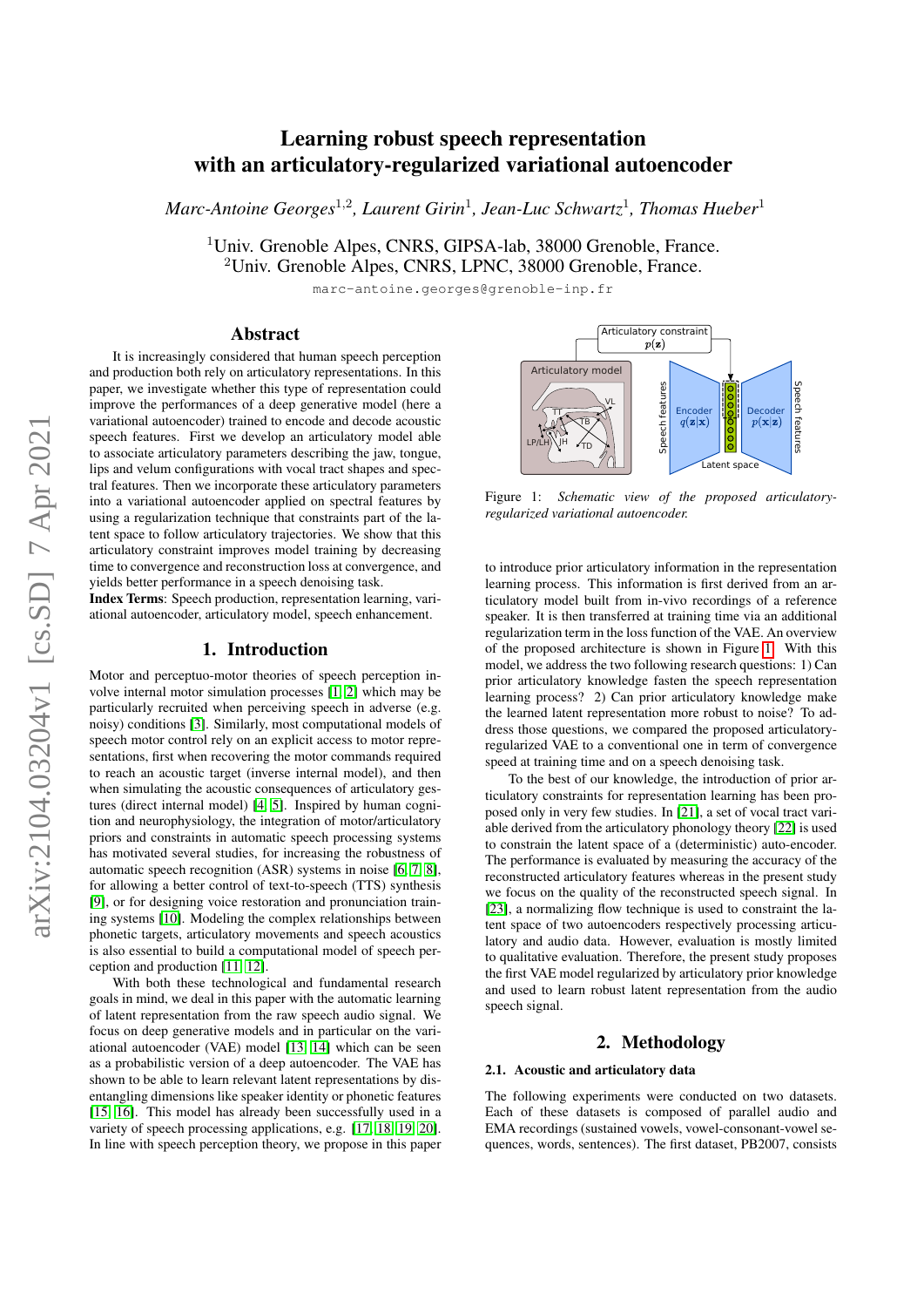of 1,109 items (15 minutes of speech) produced by a reference speaker (PB, male). EMA data were recorded using the Cartens 2D EMA system (AG200). Six coils were placed on the tongue tip, blade and dorsum, upper and lower lip and on the jaw (lower incisor). The acquired trajectories were low-pass filtered at 20 Hz and down-sampled from 200 Hz to 100 Hz. We denote by y an individual resulting vector of EMA data, of di-mension [1](#page-1-0)2. The second corpus,  $BY2014$ ,<sup>1</sup> includes 925 items (45 minutes of speech) produced by another reference speaker (BY, male). Articulatory trajectories were recorded using the 3D NDI Wave system with 9 coils used (3 on the tongue, 4 on the lips, 1 on the jaw, 1 on the velum). They were low-pass filtered at 20 Hz and down-sampled from 200 Hz to 100 Hz. The 3D coordinates of the 9 EMA coils were finally projected on the midsagittal plane resulting in a 14-dimensional vector y.

As required by LPCNet vocoder [\[24\]](#page-4-23) which is used in this study to reconstruct an audio speech signal from the output of the VAE, each audio recording was converted into a sequence of 18 Bark-scale cepstral coefficients [\[25\]](#page-4-24), using a 20-ms sliding analysis window with 10-ms frame shift. The resulting vector of audio features is denoted x.

# <span id="page-1-1"></span>2.2. Building the articulatory model

For each of the two reference speakers, we first built an articulatory model using the general methodology originally proposed by [\[26\]](#page-4-25), slightly adapted in [\[27\]](#page-4-26) in order to process EMA articulatory data. In the present study, we consider the six following articulatory parameters (represented in Figure [1\)](#page-0-0): *Jaw Height* (*JH*), *Tongue Body* (*TB*), *Tongue Dorsum* (*TD*), *Tongue Tip* (*TT*), *Lip Protusion* (*LP*), *Lip Height* (*LH*), *Velum* (*VL*, for BY speaker only). Here "articulatory parameters" means that those parameters are interpretable in terms of articulatory control/function in speech production [\[28\]](#page-4-27). The core principle is to extract the latent dimension of tongue and lips movements after removing the contribution of the jaw, using a so-called "guided-PCA". More precisely, the *JH* parameter (and the corresponding value for all the articulatory observations of the dataset) is defined as the first principal component (PC) of the jaw movement. The contribution of the jaw to the movement of the tongue is then estimated using a linear regression between *JH* values and the coordinated of the 3 EMA coils attached to the tongue. Once this contribution estimated and removed, the parameters *TB* and *TD* are defined as the two first PCs of the joint movement of tongue dorsum and back. A linear regression between the *TB* and *TD* on one hand and the tongue tip coils on the other hand provides a residual movement of the tongue, freed from the contribution of the jaw, the tongue dorsum and the tongue back. The *TT* parameters is finally defined as the first PC of this residual movement. A similar procedure is used for extracting the *LP* and *LH* lip parameters and corresponding values for both datasets. For the BY2014 corpus, the *VL* parameter is simply defined as the first PC of the EMA coils attached to the velum. In summary, at the end of this guided PCA analysis, we have a linear transformation to go from a vector of EMA parameters y to an articulatory vector  $\mathbf{a} = [JH, TB, TD, TT, LP, LH]$ (for the PB2007 dataset) or  $\mathbf{a} = [JH, TB, TD, TT, LP, LH, VL]$ for the BY2014 dataset, and vice versa. For convenience in the following, we denote by  $a(x)$  the articulatory vector corresponding to the cepstral vector x. Because this set of parameter is reduced in size compared to EMA parameters, the articulatory information is "compressed" into a low-dimensional vector, which is appropriate for our later application of an articulatory constraint on the VAE latent space (which is also expected to be of low-dimension).

### 2.3. The VAE model

The seminal VAE model introduced in [\[13,](#page-4-12) [14\]](#page-4-13) is defined by:

$$
p_{\theta}(\mathbf{x}, \mathbf{z}) = p_{\theta}(\mathbf{x}|\mathbf{z})p(\mathbf{z}), \tag{1}
$$

where  $p(\mathbf{z})$ , the prior distribution of the latent vector  $\mathbf{z}$ , is a multivariate standard Gaussian distribution,  $p_{\theta}(\mathbf{x}|\mathbf{z})$  is the (conditional) likelihood function of the observed variable x, and the dimension  $L$  of  $z$  is (possibly much) lower than the dimension F of x. The parameters of  $p_{\theta}(\mathbf{x}|\mathbf{z})$  are provided by a deep neural network (DNN), called the decoder network, that takes  $\boldsymbol{z}$  as input.  $\boldsymbol{\theta}$  represents the parameters of this decoder network (e.g., the weights and biaises of a multi-layer perceptron). In the present work,  $p_{\theta}(\mathbf{x}|\mathbf{z})$  is a Gaussian distribution with diagonal covariance matrix.

Because the relationship between  $z$  and  $x$  is highly nonlinear, the posterior distribution  $p_{\theta}(\mathbf{z}|\mathbf{x})$  is not analytically tractable. It is thus approximated with a parametric variational distribution  $q_{\phi}(\mathbf{z}|\mathbf{x})$ , a.k.a. the inference model, whose parameters are provided by another DNN (called the encoder network, with weights  $\phi$  and input x). A usual choice, that we follow here, is to set  $q_{\phi}(\mathbf{z}|\mathbf{x})$  as a Gaussian distribution with diagonal covariance matrix. The parameters  $\{\theta, \phi\}$  are then jointly estimated by maximizing a lower bound of the data log-likelihood function, called the Variational Lower Bound (VLB), given by (for one single data vector):

$$
\mathcal{L}(\boldsymbol{\phi}, \boldsymbol{\theta}, \mathbf{x}) = \mathbb{E}_{q_{\boldsymbol{\phi}}(\mathbf{z}|\mathbf{x})} [\log p_{\boldsymbol{\theta}}(\mathbf{x}|\mathbf{z})] - D_{\text{KL}}[q_{\boldsymbol{\phi}}(\mathbf{z}|\mathbf{x}) \parallel p(\mathbf{z})],
$$
\n(2)

and evaluated on a training dataset  $(D_{KL}$  denotes the Kullback-Leibler divergence). The left term of the VLB represents the reconstruction accuracy of the encoding-decoding process and the right term is a regularization term that ensures some degree of "disentanglement" of the latent vector entries [\[13\]](#page-4-12). Maximization of the VLB is done by combining stochastic gradient descent with sampling techniques.

### 2.4. The articulatory-regularised VAE (AR-VAE)

In the present work, each vector x is a vector of Bark-scale cepstral coefficients, of dimension 18, extracted from the audio as described in Section [2.1.](#page-0-1) The dimension of z will be specified later. To force the latent space of the VAE to fit the articulatory space, we added a third term to the above VLB using the same regularization technique as in [\[29\]](#page-4-28) (itself inspired from [\[30\]](#page-4-29)):

$$
\mathcal{L}(\phi, \theta, \mathbf{x}) = \mathbb{E}_{q_{\phi}(\mathbf{z}|\mathbf{x})} [\log p_{\theta}(\mathbf{x}|\mathbf{z})] - D_{\text{KL}}[q_{\phi}(\mathbf{z}|\mathbf{x}) \parallel p(\mathbf{z})] + \alpha \mathbb{E}_{q_{\phi}(\mathbf{z}|\mathbf{x})} [\mathcal{R}(\mathbf{z}, \mathbf{a}(\mathbf{x}))].
$$
\n(3)

The new regularization term  $\mathcal{R}(\mathbf{z}, \mathbf{a}(\mathbf{x}))$  ensures that for each speech frame the first entries of the latent vector z remain close to the corresponding entries in the vector of articulatory parameters  $a(x)$  defined in Section [2.2.](#page-1-1) In our experiments, we implemented this regularization term with the mean squared error (MSE):

<span id="page-1-2"></span>
$$
\mathcal{R}(\mathbf{z}, \mathbf{a}(\mathbf{x})) = || \mathbf{z}_{1:N} - \mathbf{a}(\mathbf{x}) ||^2, \tag{4}
$$

where  $z_{1:N}$  denotes the subvector made of the N first latent values, with  $N = 6$  or 7 depending on the dataset. This term can be interpreted in statistical modeling terms as an additional Gaussian prior on  $z_{1:N}$  with mean vector  $a(x)$  and an arbitrary fixed

<span id="page-1-0"></span><sup>1</sup> available online at http://doi.org/10.5281/zenodo.154083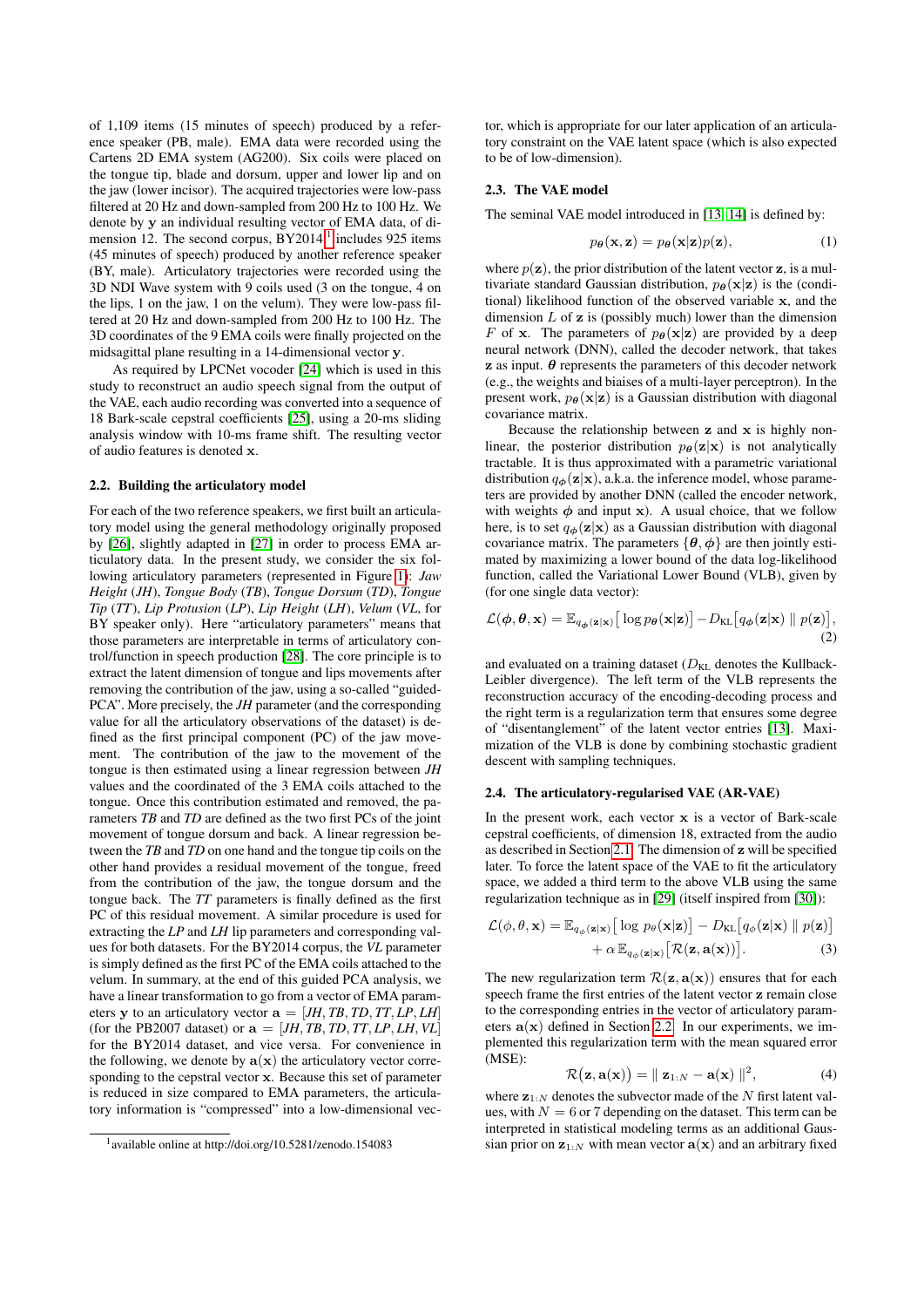variance. In practice, the two expectations in [\(3\)](#page-1-2) are replaced with estimates based on Monte Carlo sampling of z (using the well-known reparameterization trick, just as in the seminal VAE [\[13\]](#page-4-12)). Finally,  $\alpha$  is a weighting factor monitoring the weight of the articulatory regularization term, and that will be varied in our experiments.

### 2.5. Implementation

We implemented the proposed articulatory-regularized VAE model with the following architecture: The encoder was composed of 4 fully connected hidden layers (256, 128, 64 and 32 neurons) and the decoder had the same, but reversed, composition. The size of the latent space was 12 (i.e. the size of the output layer of the encoder) when the model was trained on the PB2007 corpus (including 6 articulatory-regularized dimensions), and it was 14 when the model was trained on the BY2014 corpus (including 7 articulatory-regularized dimensions). Note that half of the z entries are articulatoryconstrained, hence they are forced to encode the information in cepstral vectors that is strongly correlated to the articulatory parameters, and the other half are let free to encode "everything else" (e.g. speech source information).

The hyperbolic tangent activation function was used for each hidden layer. Model training was done using backpropagation with Adam optimizer, on mini-batches of 32 observations (pairs of  $x$  and  $a(x)$  vectors). For each experience, the datasets were randomly partitioned with 80% of the data used for training and the remaining 20% used for testing. The implementation was done using the *PyTorch* toolkit [\[31\]](#page-4-30).

# 3. Experiments

# 3.1. Model learning speed and accuracy

We first tested if the introduction of articulatory constraints could fasten the training process. To that purpose, for each of the two datasets, and for each value of  $\alpha$  taken in  $\{0, 0.1, 0.25, 0.5, 1\}$  we trained 10 AR-VAE models (with a different initialization each time) during 60 epochs (note that an AR-VAE with  $\alpha = 0$  is equivalent to a conventional VAE). At each epoch, we computed the reconstruction error defined as the MSE between the reconstructed and true cepstral coefficients, on the test set. For each value of  $\alpha$  (and for each dataset), we finally built a smooth version of the learning curve by averaging the reconstruction loss on the test set, over the 10 models. These learning curves are presented in Figure [2a](#page-2-0). First, we observe that almost all AR-VAEs converge faster than the conventional VAEs (i.e. the blue dashed line is almost always above the other lines). Then, as summarized in Figure [2b](#page-2-0), the best final performance is obtained with the proposed AR-VAE on both datasets (i.e. with  $\alpha = 1$  for PB2007 and with  $\alpha = 0.25$ for BY2014). Therefore, adding articulatory constraints does improve representation learning, both in terms of convergence speed and accuracy.

### 3.2. Robustness to noise

We then tested the performance of the proposed AR-VAE on a speech denoising task. To that purpose, a babble noise was added to each audio speech signal with different signal-tonoise ratios (SNR) (no noise, 10dB, 5dB and 0dB). Sequence of acoustic feature vectors (i.e. 18 Bark-scale cepstral coefficients) were extracted from the noisy audio signals with the same method used previously. For each dataset, both VAE and

<span id="page-2-0"></span>

Figure 2: *a.: Evolution of the reconstruction loss on the test set during training. For better visualization, each learning curve is fitted by an exponentially decreasing function b.: Final performance after convergence at epoch 40 on the test set.*

<span id="page-2-1"></span>

Figure 3: *Reconstruction loss (mean* ± *standard deviation) of the conventional VAE and the proposed AR-VAE on the test set for the speech denoising task.*

AR-VAE were trained to reconstruct the non-noisy version of each acoustic feature vector from its noisy counterparts. For the AR-VAE, we first compared different values of the  $\alpha$  parameter for this denoising task. For concision, we report here only the results with  $\alpha = 1$  which provided the best performance among the tested values. As for the first experiment, we trained 10 different VAEs/AR-VAEs (with a different initialization each time) and averaged the results over the 10 runs. The reconstruction error on the test dataset is shown in Figure [3.](#page-2-1) These results show that the proposed AR-VAE outperforms the conventional VAE on the denoising task, for all considered SNR. The performance difference is more pronounced for lower noise levels.

Since the absolute value of the reconstruction loss (which is in an arbitrary unit) is difficult to interpret, we then conducted further evaluations to assess the quality of the denoised speech. First, we evaluate its phonetic content. To that purpose, for each sentence of the test set, and for each considered SNR, we re-synthesized a speech signal using the LPC-Net neural vocoder fed by the cepstral coefficients reconstructed by the VAE/AR-VAE, together with the original pitch param-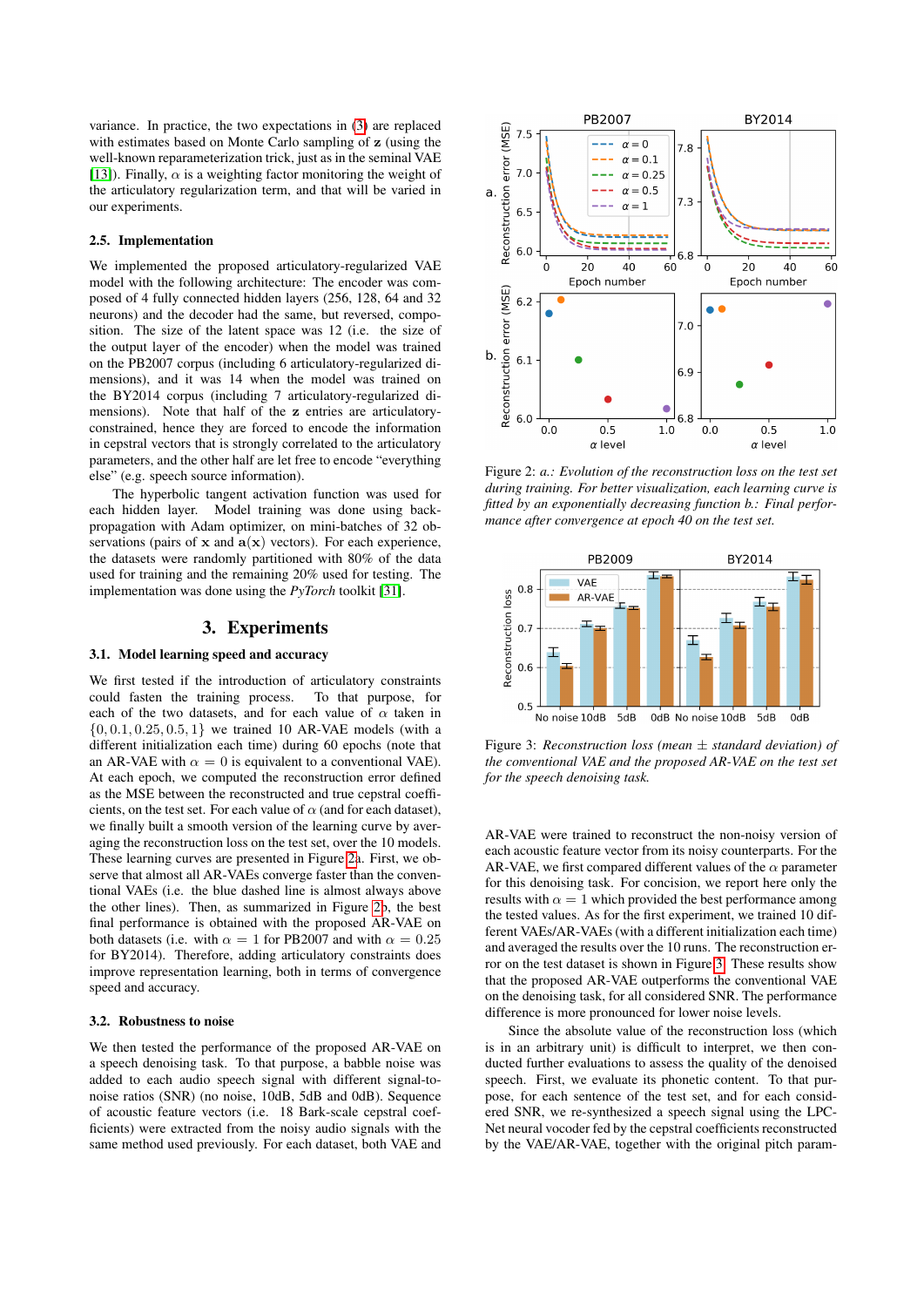<span id="page-3-1"></span>

Figure 4: *Accuracy (mean* ± *standard deviation) of an HMMbased phonetic decoder when processing speech signals denoised by the conventional VAE and the proposed AR-VAE (with*  $\alpha = 1$ ).

<span id="page-3-2"></span>

Figure 5: *MUSHRA scores obtained for each level of noise and for the conventional VAE* ( $\alpha = 0$ ) *and the proposed AR-VAE* (with  $\alpha = 1$ ). For the sake of clarity, we omit the anchor and *reference scores. \*\*\* and \* are significant (*p < 0.001 *and* p < 0.05*), and NS are non-significant differences.*

eters (period and correlation, extracted from the clean speech sound).<sup>[2](#page-3-0)</sup> The resulting speech signals were sent to a Hidden Markov Model (HMM) based phonetic decoder, trained on the original (clean) speech signals of the training set (left-to-right 3 emitting states context-independant HMM-GMM, trained using the HTK toolkit and a standard procedure, no language model used). The decoding accuracy (which takes into account insertion and deletion errors) are presented in Figure [4.](#page-3-1) Again, the AR-VAE outperforms the VAE, by a large margin (up to 10%) when processing clean speech, and by a smaller one when processing noisy speech.

Finally, we assessed the perceptive quality of the reconstructed speech signal using a MUSHRA test during which participants had to rank a set of audio stimuli by their similarity with a reference sound on a scale from 0 to 100 [\[32\]](#page-4-31). We first randomly selected 20 short sentences from the BY2014 corpus (preferred to the PB2007 corpus because of the presence of data on the velum). For each sentence, we generated 6 audio stimuli: a low anchor built by adding babble noise to the original audio speech signal with a SNR of 0dB and re-synthesized (i.e. vocoded) with LPCNet, a hidden reference built by resynthesizing the original signal with LPCNet, a third stimulus built by first encoding-decoding the original signal either with the conventional VAE or with the proposed AR-VAE, and then synthesizing an audio signal with LPCNet, and four other stimuli built following the same principle but after having first added noise to the original signal with three levels of SNR (10dB, 5dB and 0dB). We recruited 23 native French speakers online via the Prolific Academic platform [\[33\]](#page-4-32). Results are reported in Figure [5.](#page-3-2) To assess the statistical significance of the difference between the MUSHRA scores, we first conducted a Kruskal-Wallis ranksum test which showed a significant effect of the SNR factor  $(p < 0.05)$ . Then a post-hoc Dunn test validated a statistically significant increase of performance from VAE to AR-VAE for clean audio ( $p < 0.001$ ) and for noisy audio with SNR = 10dB, and showed no significant difference between the two models for  $SNR = 5dB$  and  $SNR = 0dB$  (i.e. very noisy inputs).

# 4. Discussion and perspectives

The two experiments reported in Section 3 suggest that articulatory constraints improve the learning of speech representations in a VAE. This study opens interesting perspectives for assessing the combined role of articulatory knowledge and auditory processes in the elaboration of internal representations of speech signals. While the efficiency of such articulatoryconstrained VAE appears clearly in terms of spectrum reconstruction, it remains to explore how the corresponding representations are structured and whether they are able to integrate the concept of articulatory/motor invariance [\[34\]](#page-4-33) inside phonetic representations. We will particularly focus on the way articulatory information in the present VAE could improve the representation of plosive place of articulation, known to depend on the availability of articulatory/motor information [\[35\]](#page-4-34).

Another question concerns the way articulatory regularization provided by the articulatory data available for a given speaker could enable this speaker to better process the speech utterances of other speakers. For this aim, we will explore how the regularized VAE performs in a denoising experiment involving multiple speakers. We will also study other VAE architectures in which articulatory-acoustic data for the speaking agent and acoustic-only data for other agents could be learnt together in articulatory-constrained VAE variants.

Finally, the precise developmental schedule along which a child develops her production and perception skills and learns the sounds of her language and the corresponding articulatory trajectories will shed interesting light on some algorithmic choices that should be made in further developments of such articulatory/motor constrained acoustic VAEs.

# 5. Conclusion

In this paper, we show how articulatory knowledge can help construct internal representations of auditory speech stimuli, by applying an articulatory regularization to VAEs encoding speech features, enforcing them to adopt mixed articulatoryacoustic representations in their latent space. The additional term in the training loss function enforcing a part of the latent spaces to follow articulatory parameters appears to improve learning efficiency, both in terms of learning speed and accuracy, and also improve reconstruction performance in a denoising VAE. A number of perspectives are provided by this new type of joint articulatory-acoustic learning process.

# 6. Acknowledgement

This work has been partially supported by MIAI @ Grenoble Alpes (ANR-19-P3IA-0003). The authors would like to thank Pierre Badin and Julien Diard for fruitful discussions.

<span id="page-3-0"></span><sup>2</sup>Several sound examples are available at [https://georges.](https://georges.ma/p/ar-vae) [ma/p/ar-vae](https://georges.ma/p/ar-vae)